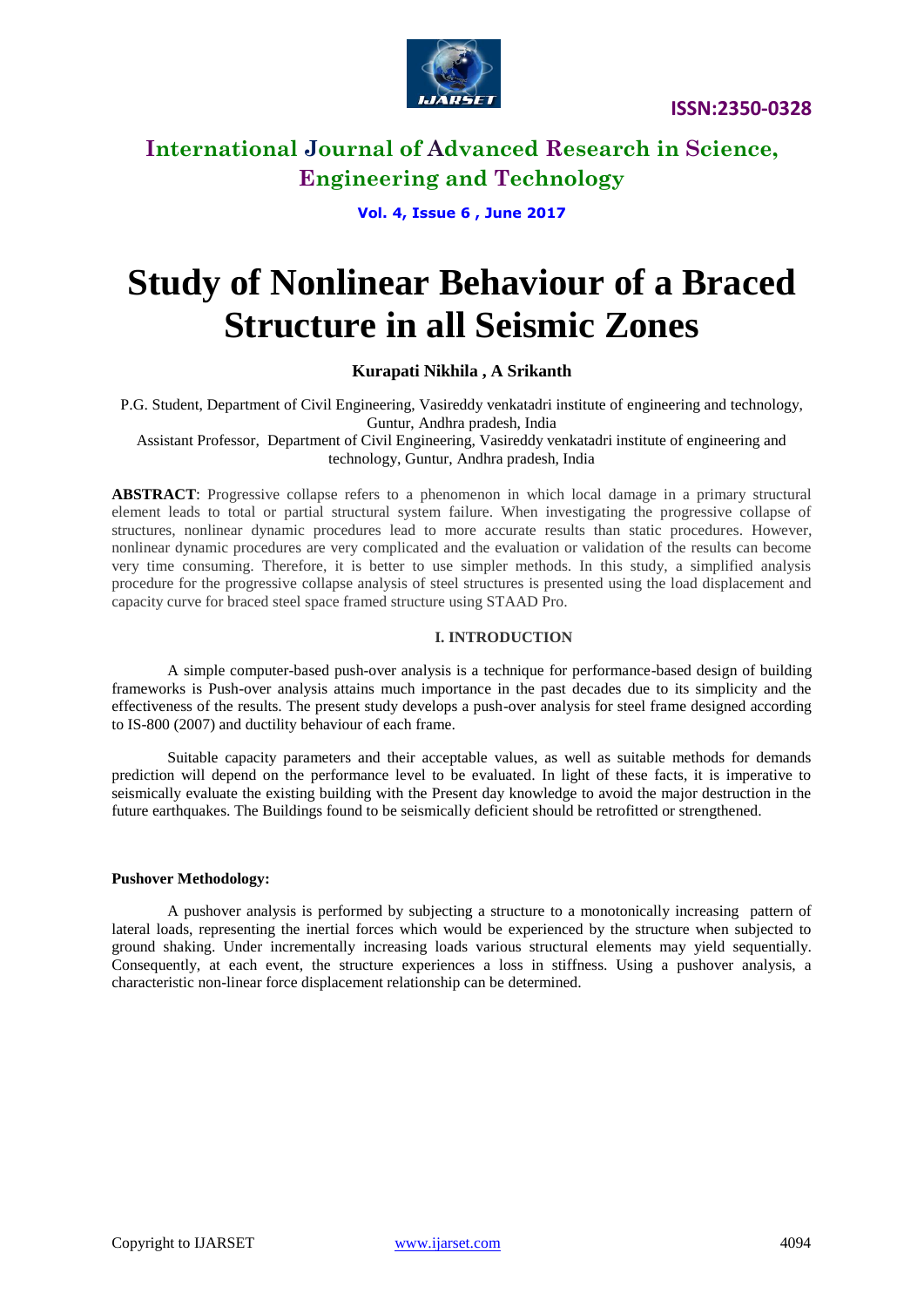

**Vol. 4, Issue 6 , June 2017**



#### **II. STRUCTURAL MODELLING**

The study in this thesis is based on nonlinear analysis of steel frames on different configurations of frames are selected such as

Isometric View of RF modelled in STAAD.Pro

#### **Braced structure:**

**Case-(1):** Regular G+5 frame ,**Case-(2):** Progressive collapse load case by removing a column (C1) at assumed corner joint**, Case-(3):** Progressive collapse load case by removing a column (C2) at assumed exterior edge joint in Z direction, C**ase-(4):** Progressive collapse load case by removing a column (C3) at assumed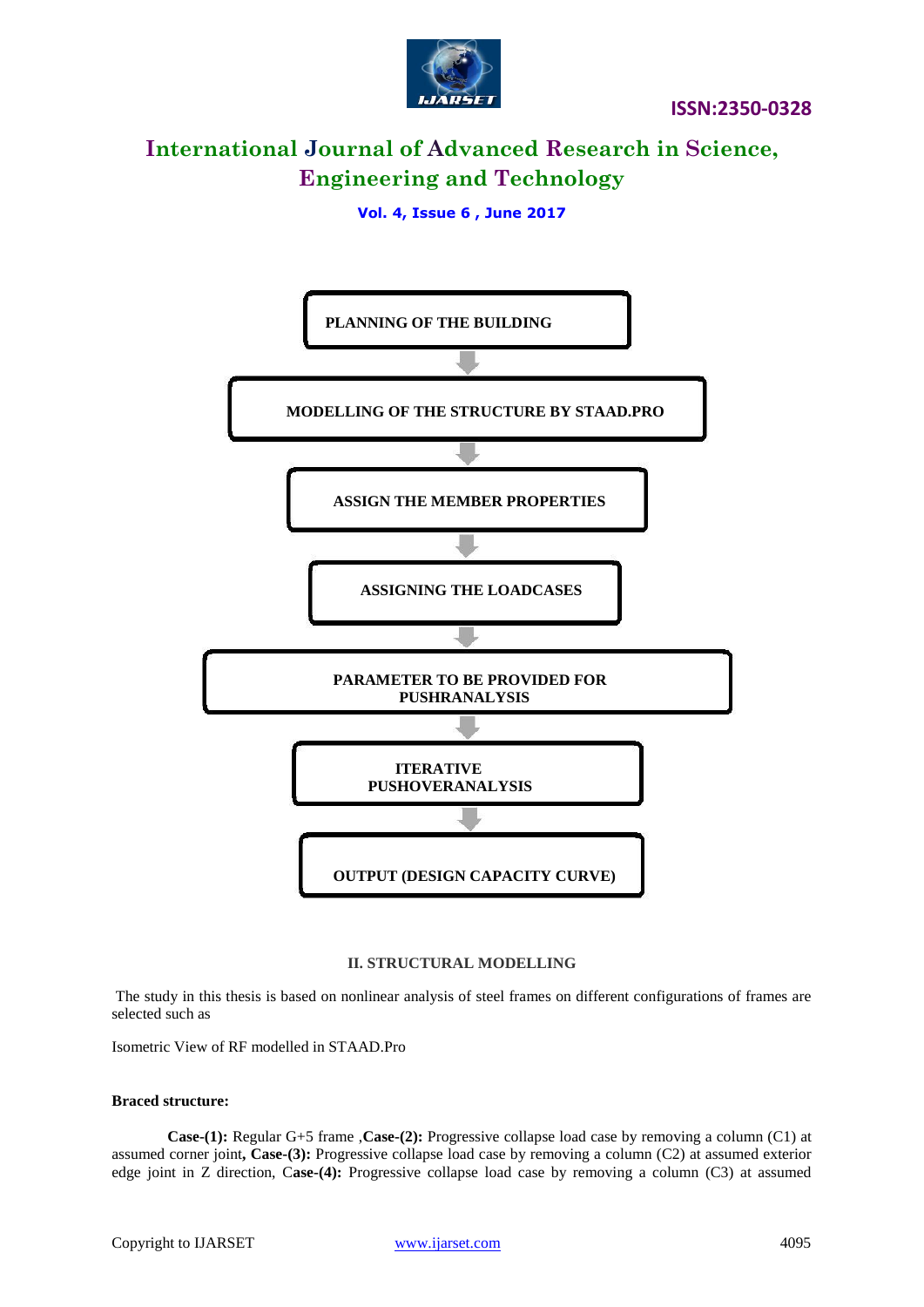

### **Vol. 4, Issue 6 , June 2017**

exterior edge joint in Z direction, **Case-(5):** Progressive collapse load case by removing a column (C4) at assumed exterior edge joint in X direction, **Case-(6):** Progressive collapse load case by removing a column (C5) at assumed exterior edge joint in X direction.



Isometric View of RFWB modelled in STAAD.Pro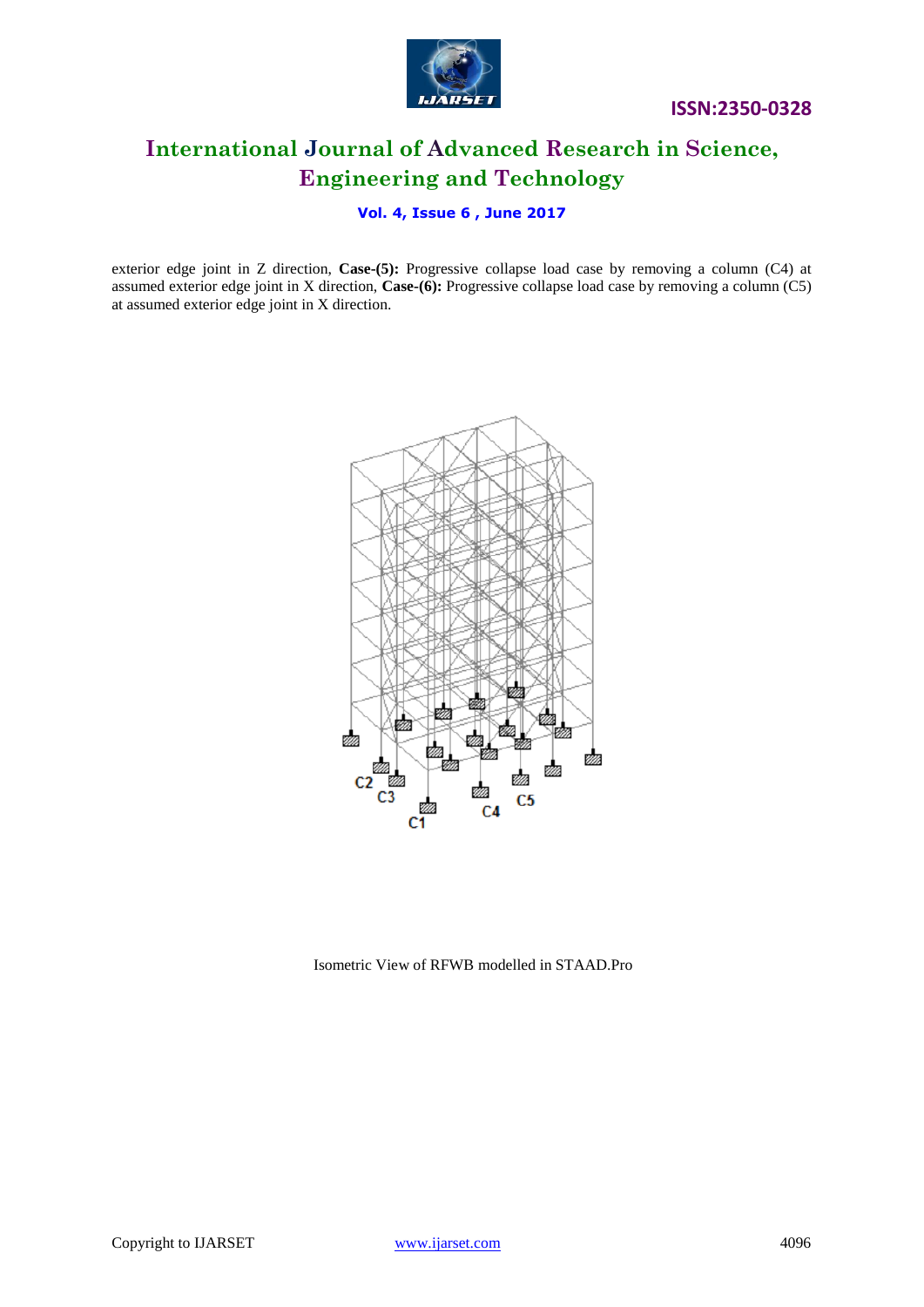

# **Vol. 4, Issue 6 , June 2017**

### **III. RESULTS AND DISCUSSIONS**

### **BRACED STRUCTURE**

| <b>SEISMIC</b><br>ZONE | <b>Braced structure BASE SHEAR (KN) FOR</b> |                        |                        |                        |                             |                        |  |  |
|------------------------|---------------------------------------------|------------------------|------------------------|------------------------|-----------------------------|------------------------|--|--|
|                        | <b>RFWB</b>                                 | <b>RFWB-</b><br>$PC-1$ | <b>RFWB-</b><br>$PC-2$ | <b>RFWB-</b><br>$PC-3$ | <b>RFWB-</b><br><b>PC-4</b> | <b>RFWB-</b><br>$PC-5$ |  |  |
| ZONE-II                | 2816.983                                    | 298.636                | 299.892                | 295.472                | 301.112                     | 298.455                |  |  |
| ZONE-III               | 2937.114                                    | 301.632                | 298.139                | 298.105                | 302.205                     | 304.044                |  |  |
| ZONE-<br><b>IV</b>     | 2937.043                                    | 296.564                | 297.299                | 297.265                | 308.059                     | 300.356                |  |  |
| $ZONE -$<br>v          | 2938.112                                    | 311.984                | 308.284                | 308.249                | 309.575                     | 311.061                |  |  |

| <b>SEISMIC</b><br>ZONE | <b>Braced structure DISPALCEMENT (mm) FOR</b> |                        |                        |                        |                        |                        |  |  |
|------------------------|-----------------------------------------------|------------------------|------------------------|------------------------|------------------------|------------------------|--|--|
|                        | <b>RFWB</b>                                   | <b>RFWB-</b><br>$PC-1$ | <b>RFWB-</b><br>$PC-2$ | <b>RFWB-</b><br>$PC-3$ | <b>RFWB-</b><br>$PC-4$ | <b>RFWB-</b><br>$PC-5$ |  |  |
| ZONE-II                | 47.49                                         | 5.036                  | 5.061                  | 5.036                  | 5.039                  | 5.022                  |  |  |
| ZONE-III               | 50.011                                        | 5.086                  | 5.032                  | 5.081                  | 5.057                  | 5.116                  |  |  |
| ZONE-<br><b>IV</b>     | 50.01                                         | 5.001                  | 5.017                  | 5.067                  | 5.155                  | 5.054                  |  |  |
| <b>ZONE</b><br>V       | 50.03                                         | 5.261                  | 5.203                  | 5.254                  | 5.18                   | 5.234                  |  |  |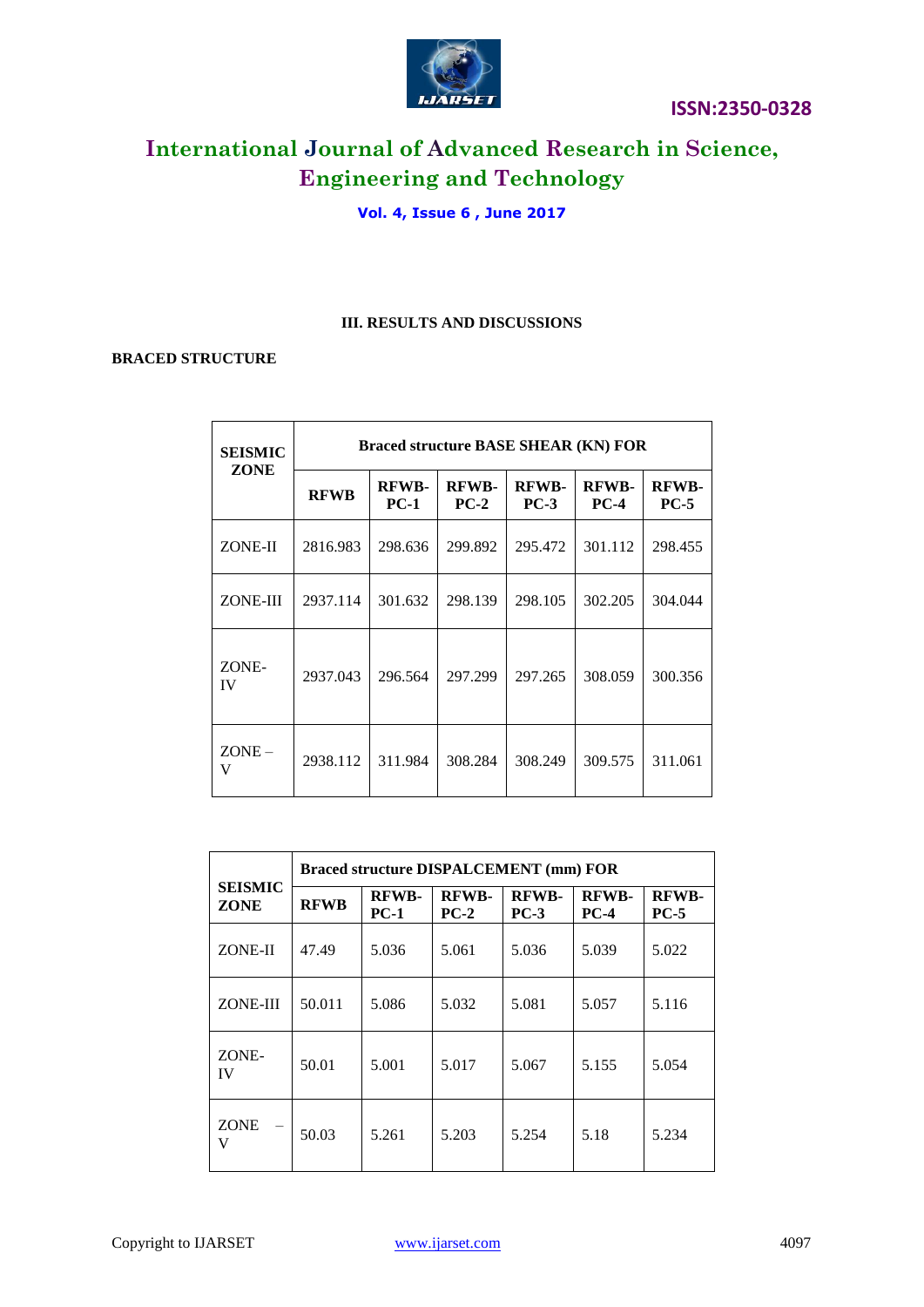

### **Vol. 4, Issue 6 , June 2017**

**Graphical representation:**

#### **Braced structure:**

**Comparison between base shears and displacements from the capacity curves obtained from the pushover analysis at Seismic zone II:** BASE SHEAR:





It is observed that the base shear capacity of the Space frames RFWBC-1, RFWBC-2, RFWBC-3, RFWBC-4, and RFWBC-5 is reduced by by 89%, 89.35%, 89.47%, 89.5% and 89.4% when compared to Regular space frame RFWB.

### DISPLACEMENT



Comparison of displacements for seismic zone II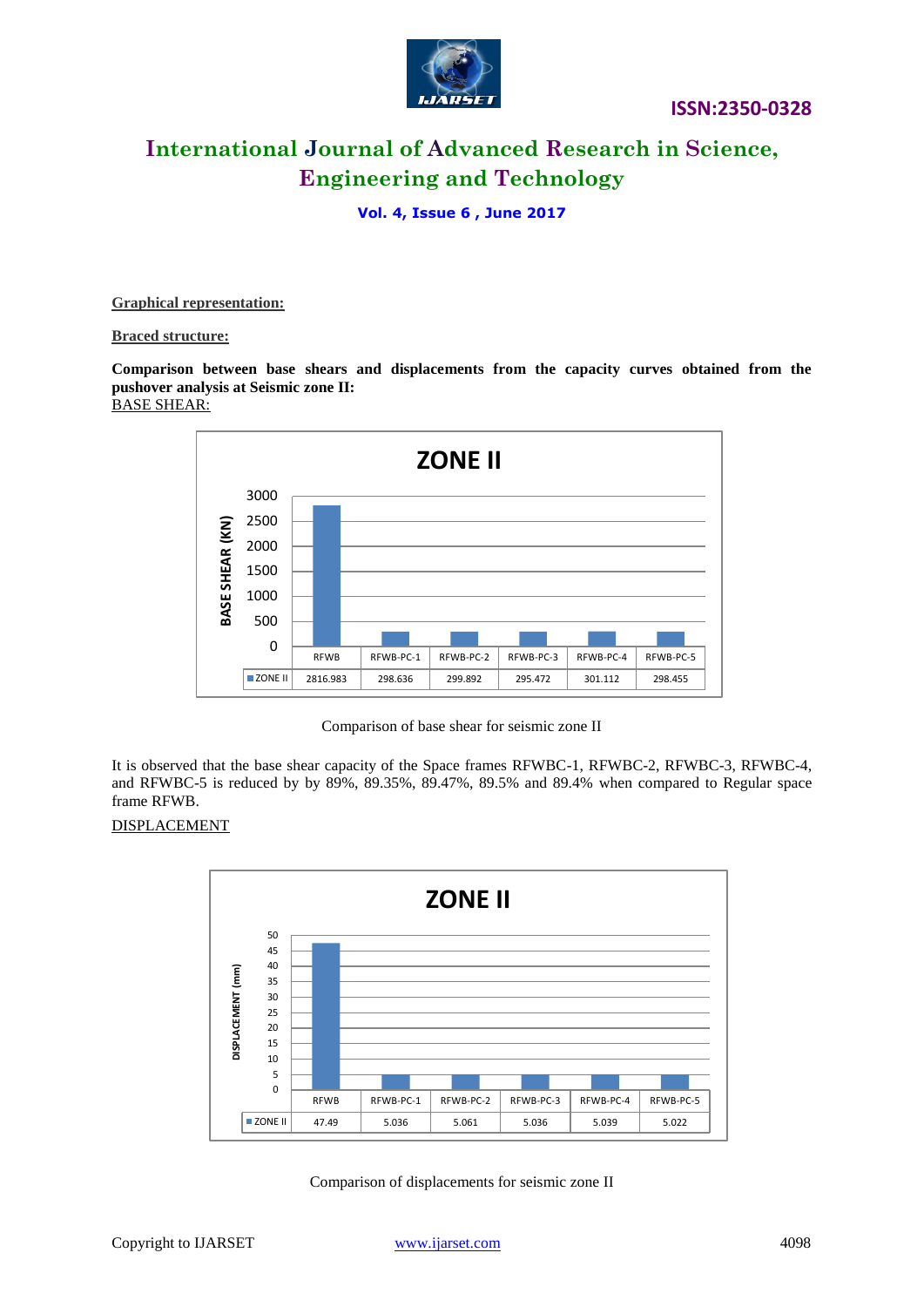

### **Vol. 4, Issue 6 , June 2017**

It is observed that the displacements of the Space frames RFWBC-1, RFWBC-2, RFWBC-3, RFWBC-4, RFWBC-5 is reduced by 89.3%, 89.3%, 89.39%, 89.38% and 89.38% when compared to Regular space frame RFWB.

 **Comparison between base shears and displacements from the capacity curves obtained from the pushover analysis at Seismic zone III:**

#### BASE SHEAR:



#### Comparison of base shear for seismic zone III

It is observed that the base shear capacity of the Space frames RFWBC-1, RFWBC-2, RFWBC-3, RFWBC-4, and RFWBC-5 is reduced by 89.7%, 89.8%, 89.8%, 89.7% and 89.6 % when compared to Regular space frame RFWB.

#### DISPLACEMENT:



Comparison of displacements for seismic zone III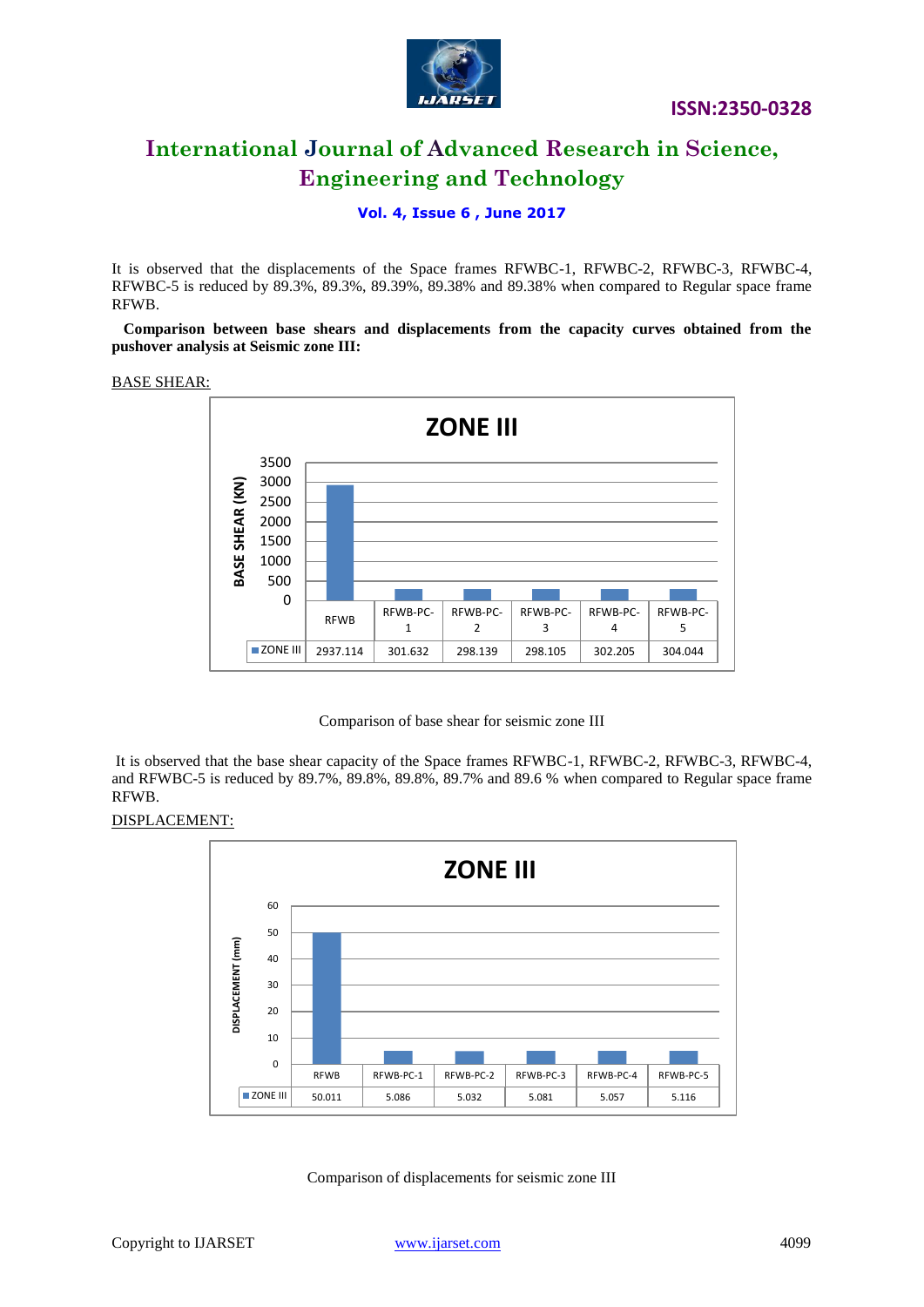

**Vol. 4, Issue 6 , June 2017**

It is observed that the displacements of the Space frames RFWBC-1, RFWBC-2, RFWBC-3, RFWBC-4, RFWBC-5 is reduced by 89.8%, 89.9%, 89.8%, 89.88% and 89.7 % when compared to Regular space frame RFWB.

**Comparison between base shears and displacements from the capacity curves obtained from the pushover analysis at Seismic zone IV:**

BASE SHEAR:



Comparison of base shear for seismic zone IV

It is observed that the base shear capacity of the Space frames RFWBC-1, RFWBC-2, RFWBC-3, RFWBC-4, and RFWBC-5 is reduced by 89.9%, 89.9%, 89.8%, 89.5% and 89.7 % when compared to Regular space frame RFWB.

# DISPLACEMENT:



Comparison of displacement for seismic zone IV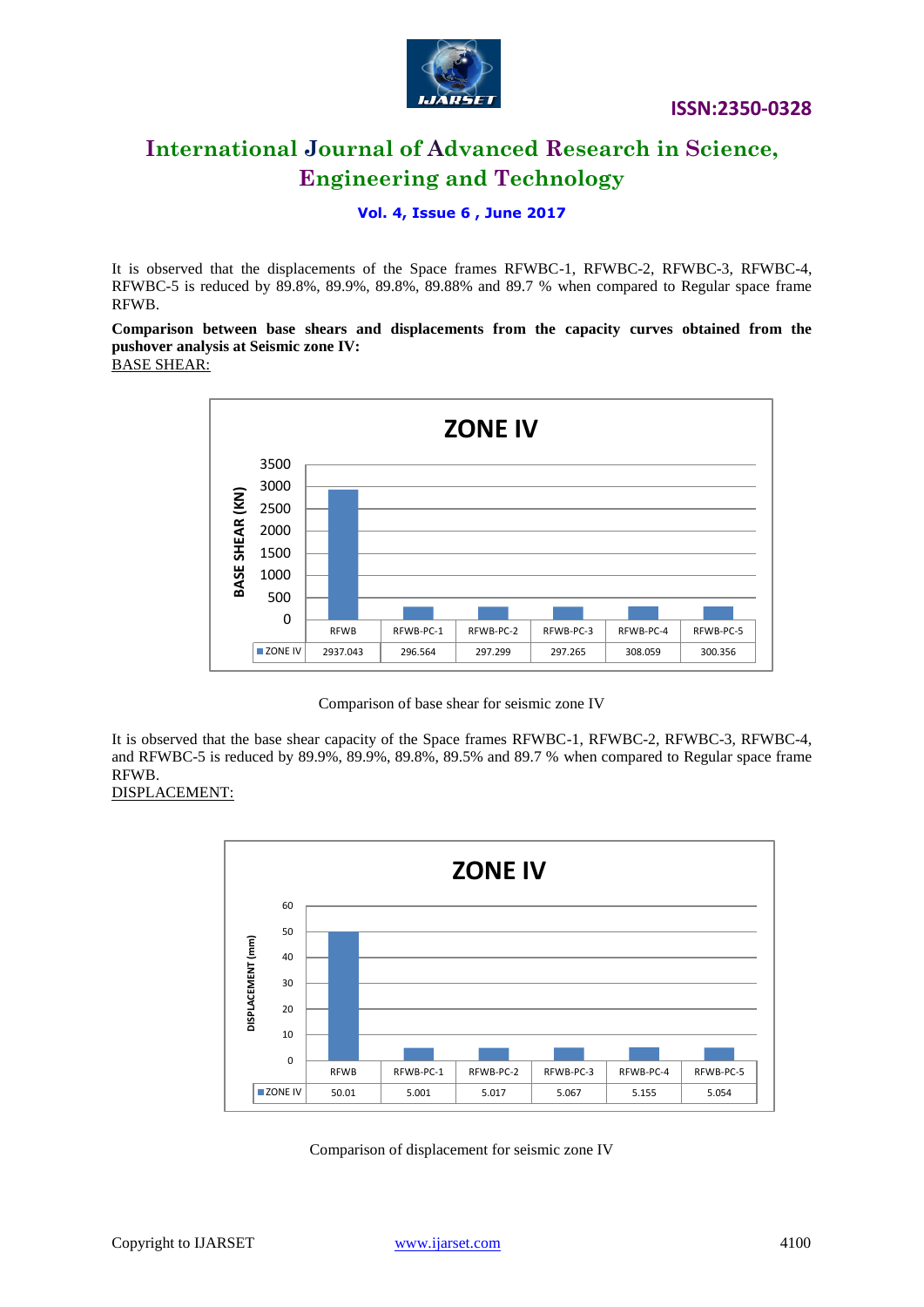

**Vol. 4, Issue 6 , June 2017**

It is observed that the displacements of the Space frames RFWBC-1, RFWBC-2, RFWBC-3, RFWBC-4, RFWBC-5 is reduced by 90%, 90%, 89.8%, 89.69% and 89.89 % when compared to Regular space frame RFWB.

**Comparison between base shears and displacements from the capacity curves obtained from the pushover analysis at Seismic zone V:**

BASE SHEAR:



Comparison of base shear for seismic zone V

It is observed that the base shear capacity of the Space frames RFWBC-1, RFWBC-2, RFWBC-3, RFWBC-4, and RFWBC-5 is reduced by 89.4%, 89.5%, 89.5%, 89.4% and 89.41% when compared to Regular space frame RFWB.

# DISPLACEMENT:



Comparison of displacement for seismic zone V